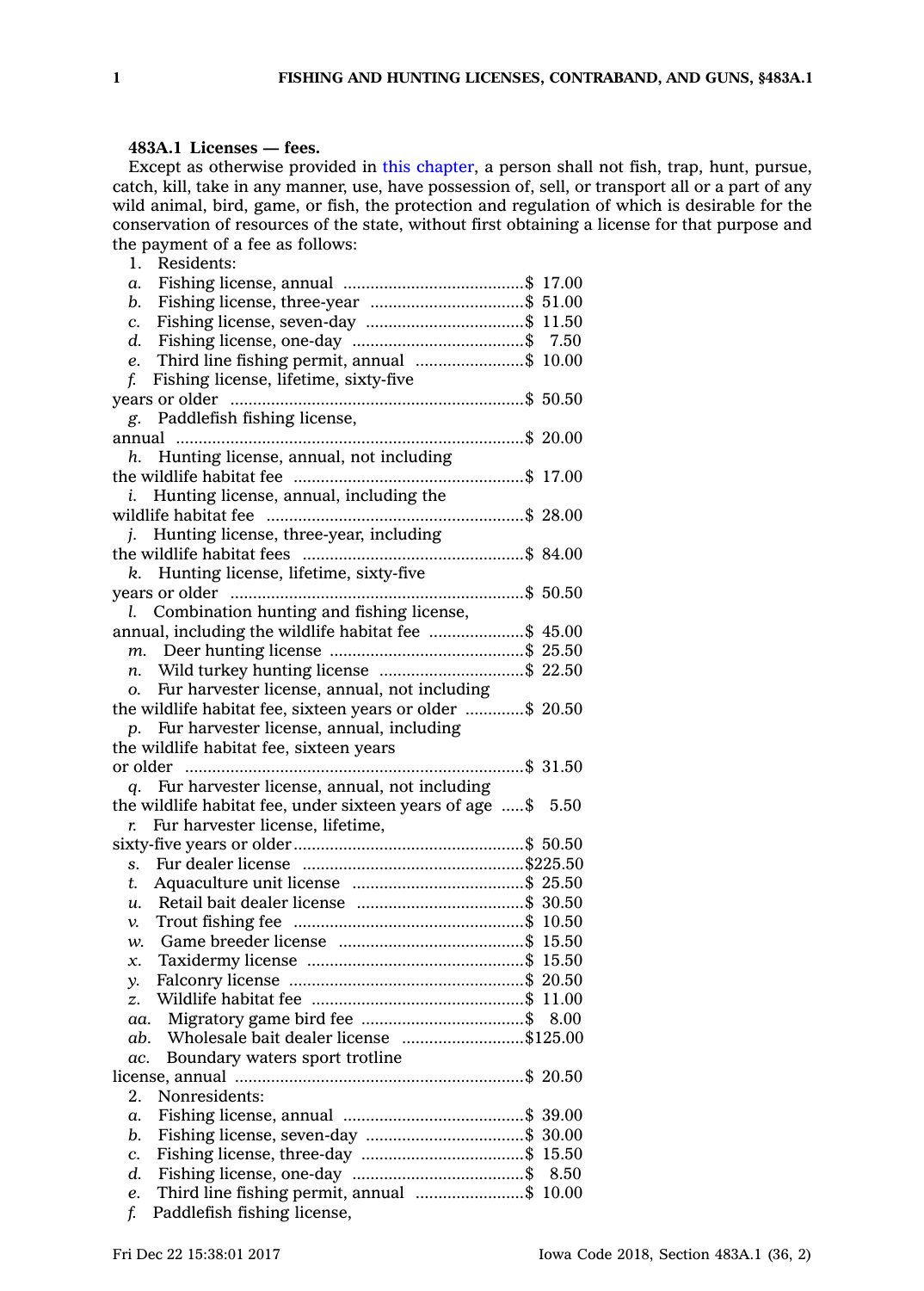| g. Hunting license, annual, including the                     |
|---------------------------------------------------------------|
| wildlife habitat fee, eighteen years of age or older \$121.00 |
| $h$ . Hunting license, annual, including the                  |
| wildlife habitat fee, under eighteen years of age \$ 41.00    |
| Deer hunting license, antlered or<br>i.                       |
|                                                               |
| j. Preference point issued under                              |
| section 483A.7, subsection 3,                                 |
| paragraph "b", or section 483A.8,                             |
|                                                               |
| k. Deer hunting license, antlerless                           |
| deer only, required with the purchase                         |
| of an antlered or any sex deer hunting                        |
|                                                               |
| Deer hunting license, antlerless<br>L                         |
|                                                               |
| m. Holiday deer hunting license                               |
| issued under section 483A.8, subsection 6,                    |
|                                                               |
| n. Wild turkey hunting license \$100.00                       |
| Fur harvester license, including the<br>Ο.                    |
|                                                               |
| p. Fur dealer license, annual \$501.00                        |
| q. Fur dealer license, one day,                               |
|                                                               |
| Location permit for fur dealers\$ 56.00<br>r.                 |
|                                                               |
| Retail bait dealer license<br>t.                              |
| or the amount for the same type of license                    |
| in the nonresident's state, whichever                         |
|                                                               |
| Wholesale bait dealer license<br>u.                           |
| or the amount for the same type of                            |
| license in the nonresident's state,                           |
|                                                               |
| v.                                                            |
| w.                                                            |
| x.                                                            |
| y.                                                            |
| z.                                                            |
| Boundary waters sport trotline<br>aa.                         |
|                                                               |

[S13, §2563-a2, -o, -p; SS15, §2547-a, 2562-b, 2563-a1; C24, §1706, 1718, 1719, 1748, 1752, 1756, 1779; C27, §1706, 1718, 1719, 1719-a1, 1748, 1752, 1756, 1779; C31, §1706, 1718, 1718-c1, 1719, 1719-a1, 1748, 1752, 1756, 1766-c3, 1779; C35, §1794-e1; C39, §**1794.082;** C46, 50, 54, 58, 62, 66, 71, 73, 75, 77, 79, 81, §110.1]

84 Acts, ch [1199,](https://www.legis.iowa.gov/docs/acts/84/CH1199.pdf) §2; 84 Acts, ch [1260,](https://www.legis.iowa.gov/docs/acts/84/CH1260.pdf) §2; 86 Acts, ch [1114,](https://www.legis.iowa.gov/docs/acts/86/CH1114.pdf) §1; 86 Acts, ch [1141,](https://www.legis.iowa.gov/docs/acts/86/CH1141.pdf) §17; [86](https://www.legis.iowa.gov/docs/acts/86/CH1240.pdf) Acts, ch [1240,](https://www.legis.iowa.gov/docs/acts/86/CH1240.pdf) §1; 89 [Acts,](https://www.legis.iowa.gov/docs/acts/89/CH0090.pdf) ch 90, §2; 89 [Acts,](https://www.legis.iowa.gov/docs/acts/89/CH0237.pdf) ch 237, §1; 89 [Acts,](https://www.legis.iowa.gov/docs/acts/89/CH0238.pdf) ch 238, §1; 91 [Acts,](https://www.legis.iowa.gov/docs/acts/91/CH0237.pdf) ch 237, [§3](https://www.legis.iowa.gov/docs/acts/91/CH0237.pdf); 92 Acts, ch [1216,](https://www.legis.iowa.gov/docs/acts/92/CH1216.pdf) §10, 11

C93, §483A.1

95 [Acts,](https://www.legis.iowa.gov/docs/acts/95/CH0012.pdf) ch 12, §1; 95 [Acts,](https://www.legis.iowa.gov/docs/acts/95/CH0046.pdf) ch 46, §2; 98 Acts, ch [1199,](https://www.legis.iowa.gov/docs/acts/98/CH1199.pdf) §5, 27; 98 Acts, ch [1223,](https://www.legis.iowa.gov/docs/acts/98/CH1223.pdf) §30; [2001](https://www.legis.iowa.gov/docs/acts/2001/CH0137.pdf) [Acts,](https://www.legis.iowa.gov/docs/acts/2001/CH0137.pdf) ch 137, §5; 2001 [Acts,](https://www.legis.iowa.gov/docs/acts/2001/CH0148.pdf) ch 148, §1 – 3, 9; 2002 Acts, ch [1141,](https://www.legis.iowa.gov/docs/acts/2002/CH1141.pdf) §1; 2003 [Acts,](https://www.legis.iowa.gov/docs/acts/2003/CH0120.pdf) ch 120, §1 – [4,](https://www.legis.iowa.gov/docs/acts/2003/CH0120.pdf) 6; 2003 [Acts,](https://www.legis.iowa.gov/docs/acts/2003/CH0152.pdf) ch 152, §1 – 3, 6; 2005 [Acts,](https://www.legis.iowa.gov/docs/acts/2005/CH0139.pdf) ch 139, §3; 2007 [Acts,](https://www.legis.iowa.gov/docs/acts/2007/CH0194.pdf) ch 194, §1, 2; 2009 [Acts,](https://www.legis.iowa.gov/docs/acts/2009/CH0144.pdf) ch